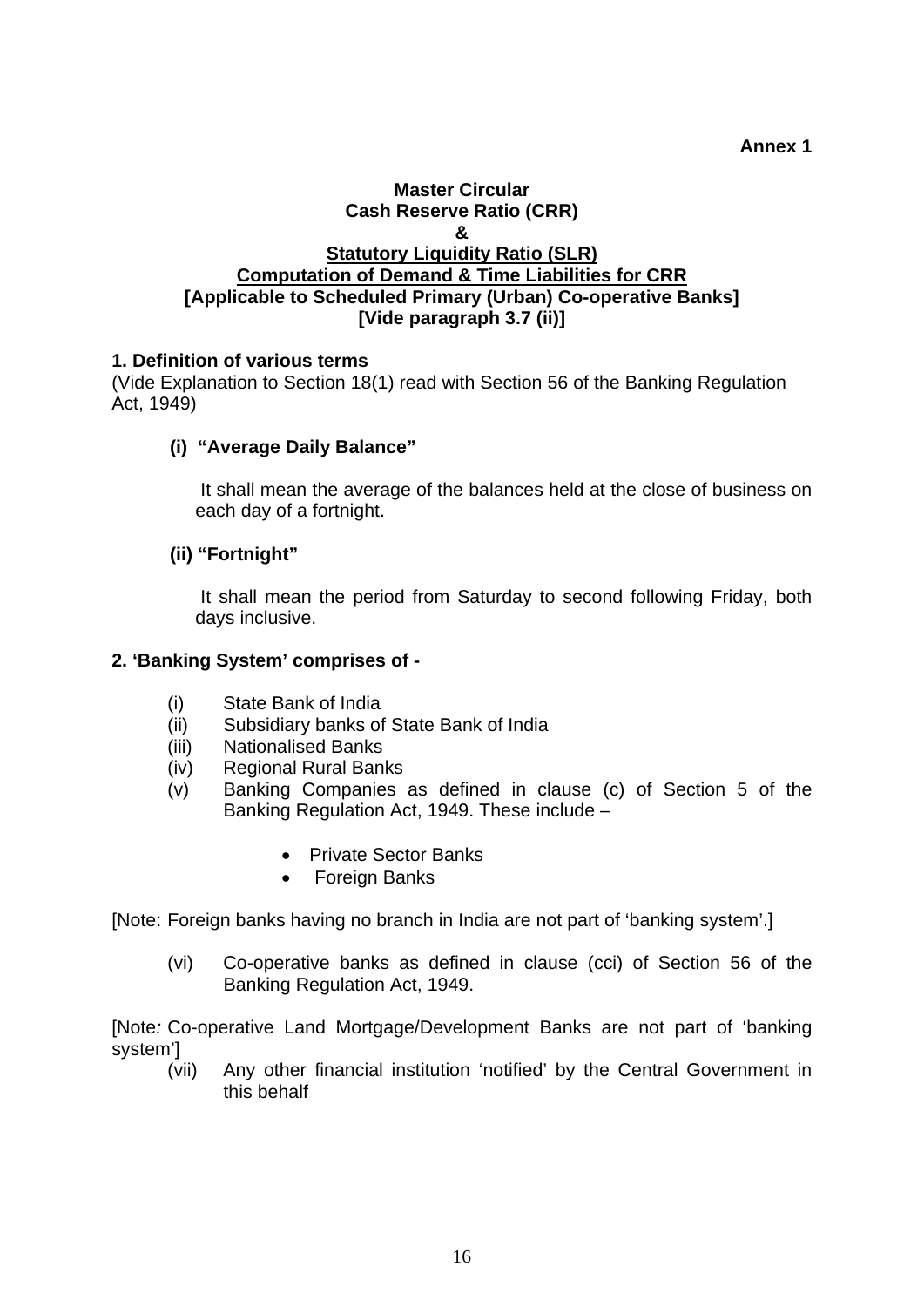**'Banking System'** does not include the following:

- (i) EXIM Bank
- (ii) NABARD
- (iii) SIDBI
- (iv) IFCI
- (v) IIBI

#### . **3. Liabilities do not include -**

- (i) Paid-up capital
- (ii) Reserves
- (iii) Credit balance in Profit & Loss Account
- (iv) Loans from State Government, RBI, IDBI, EXIM Bank, NABARD, SIDBI, NHB, Reconstruction Bank, National Co-op. Development Corporation, or any advance taken from State Co-operative Bank of the State concerned or District Central Co-operative Bank of the district concerned as also any advance or credit arrangement drawn or availed of against approved securities.

## **4. Net Liabilities**

While computing liabilities for the purpose of CRR and SLR, the **net liabilities** of the bank to other banks in India **in the 'banking system' shall be reckoned**, i.e., assets in India with other banks in the 'banking system' will be reduced from total liabilities to the 'banking system'.

# **5. Liabilities to the 'Banking System' include -**

- (i) Deposits of the banks.
- (ii) Borrowings from Banks (Call Money/Notice deposits).
- (iii) Other miscellaneous items of liabilities to the banks like Participation Certificates issued to banks, interest accrued on bank deposits, etc.

# **6. Classification of Liabilities to the 'Banking System'**

- (i) Liabilities of the bank to the 'banking system' are classified into two broad categories viz. 'Demand Liabilities' and 'Time Liabilities'.
- (ii) Demand Liabilities' to the 'banking system' are further classified as under:
	- (a) Balances in current accounts maintained with UCBs, by
		- SBI
		- SBI Subsidiary Banks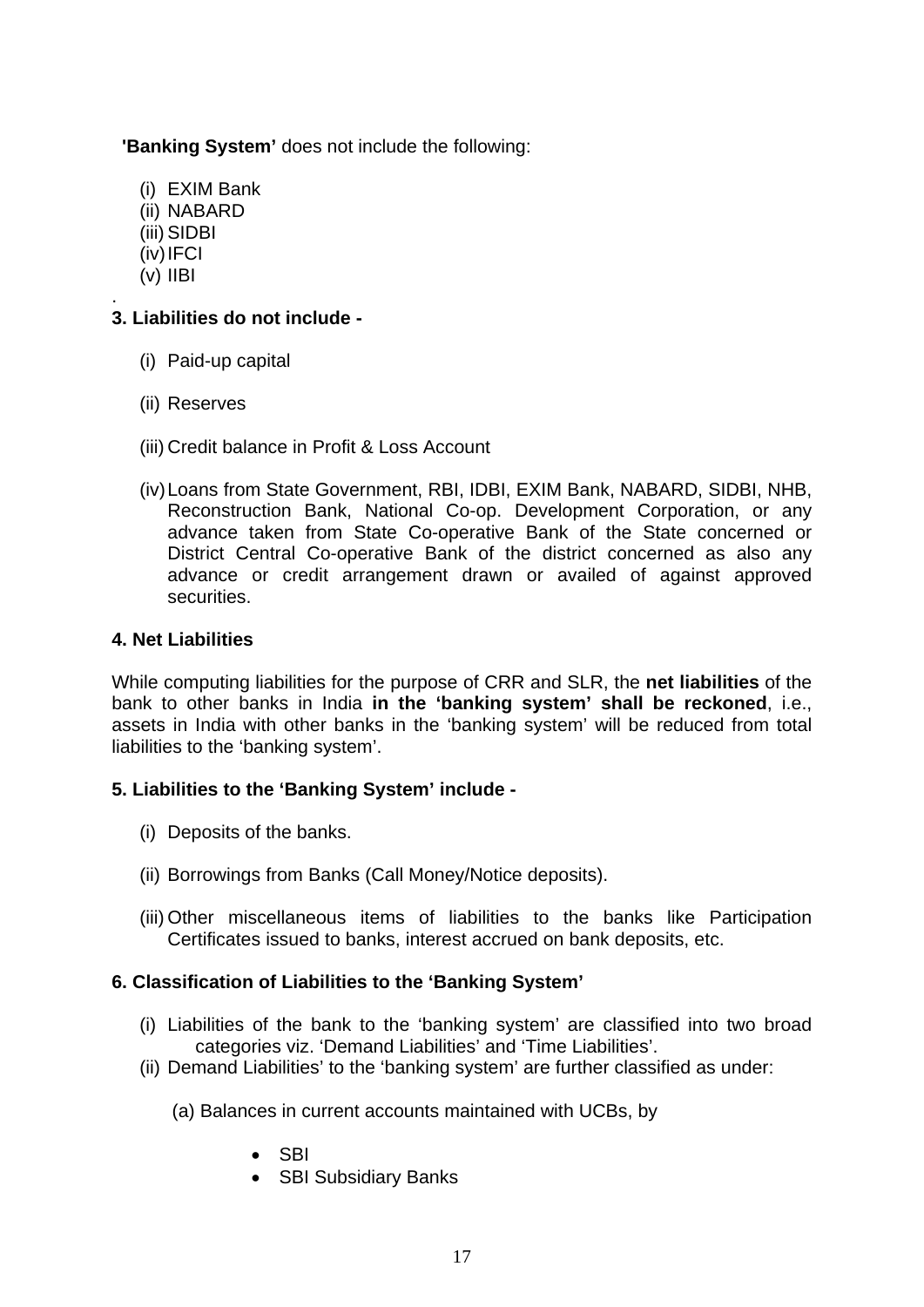• Nationalised Banks

(b) Other demand liabilities comprising of -

- 1) Balances in current accounts maintained with UCBs by:
	- RRB
	- Banking Companies i.e. Private Sector Banks & Foreign Banks
	- Co-operative Banks
	- Other 'Notified' financial institutions
- 2) Balances of overdue time deposits of above named banks. Within the
- 3) Participation Certificates payable on Demand issued to banks. definition of 'banking system'
- 4) Interest accrued on deposits of banks (RRBs).\*
- 5) Call Money Borrowings from the banks.

(iii) Time liabilities to the 'banking system' include –

- (a) All types of time deposits from the banks
- (b) Certificates of deposits from the banks
- (c) Participation Certificates issued to banks which are not payable on demand definition of 'banking system'

Within the

(d) Interest accrued on time deposits/CDs of banks \*

\*If it is not possible to classify/segregate this amount from interest accrued on deposits, the aggregate interest accrued may be shown under 'Other Demand and Time Liabilities'.

### **7. Assets with the 'Banking System'**

- (i) Balances with 'banking system' in current accounts -
- (ii) Balances with the banks and notified financial institutions, within banking systems, in other accounts.
- (iii) Money at call and short notice upto 14 days lent to banks and notified financial institutions, within the banking system
- (iv) Loans, other than money at call and short notice, made available to the 'banking system'.
- (v) Any other amounts due from the 'banking system', like amount held by the bank with other banks (in transit or other accounts) under inter-bank remittance facility, etc.

8. (i) Lending by the banks to the following financial institutions in the term money market cannot be reckoned as assets with the 'Banking System'. Hence, these borrowings should not be netted against the liabilities towards the 'Banking System'.

• EXIM Bank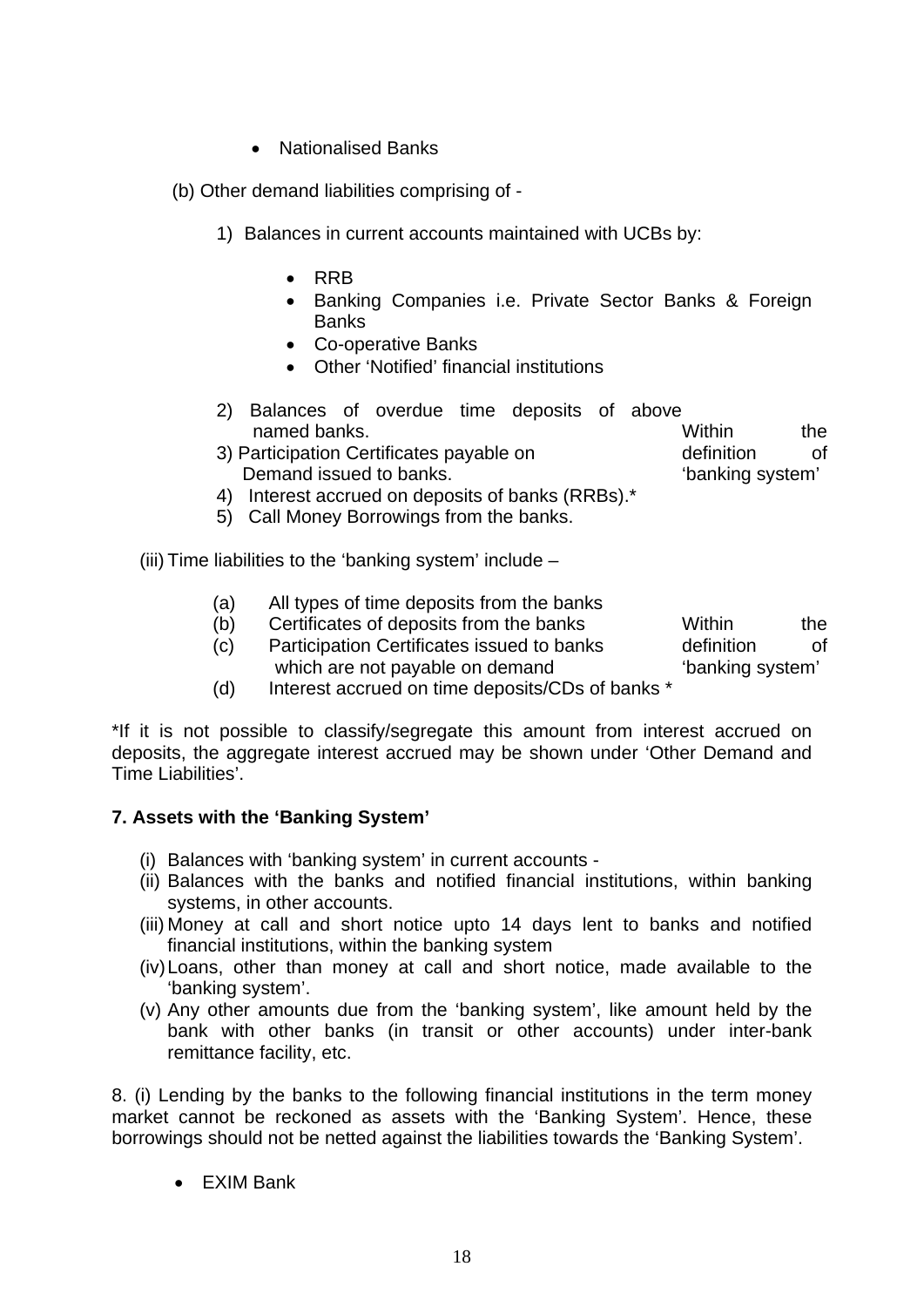- NABARD
- IFCI
- IIBI
- SIDBI

(ii) The borrowing of the bank other than refinance from these financial institutions should form part of liabilities to others and therefore, form part of net demand and time liabilities for the purpose of reserve requirements.

### **9. Classification of Certain items under Liabilities**

## **(i) Inter-Branch Accounts**

- (a) Net balance in inter-branch account, when in credit, is to be shown under 'Other Liabilities and Provisions' which is included in total Demand and Time Liabilities for CRR and SLR purpose.
- (b) After 27.07.98, the bank should segregate the credit entries outstanding for more than five years in inter-branch account as 'Blocked Account' and show it under 'Others' under 'Other Liabilities and Provisions'. Thereafter, while arriving at net amount of inter-branch transactions for inclusion under 'Other Liabilities and Provisions' if in credit, or 'Other Assets' if in debit, the aggregate amount of 'Blocked Account' should be excluded and only the amount representing the remaining credit entries should be netted against debit entries. Thus, the balance in the 'Blocked Account' will be reckoned for the purpose of maintenance of CRR and SLR, even though the net of inter-branch entries is a debit balance.

### **(ii) Margin Money on Bills Discounted/Purchased**

The bank should follow uniform procedure in treating margin money on bills purchased/discounted as outside liabilities and should include it in other demand and time liabilities for the purpose of maintenance of reserve requirements.

#### **(iii)Interest Accrued on Deposits**

- (a) The interest accrued on all deposit accounts (such as, savings, fixed, recurring, cash certificates, reinvestment plans, etc.), by whatever name called, should be treated by the bank as its liability for the purpose of maintaining CRR and SLR irrespective of whether the accrued interest has become actually payable or is not payable till due dates for repayment of deposits.
- (b) The interest accrued on deposits should be classified under 'Other Demand and Time Liabilities' in the Form I & VIII.